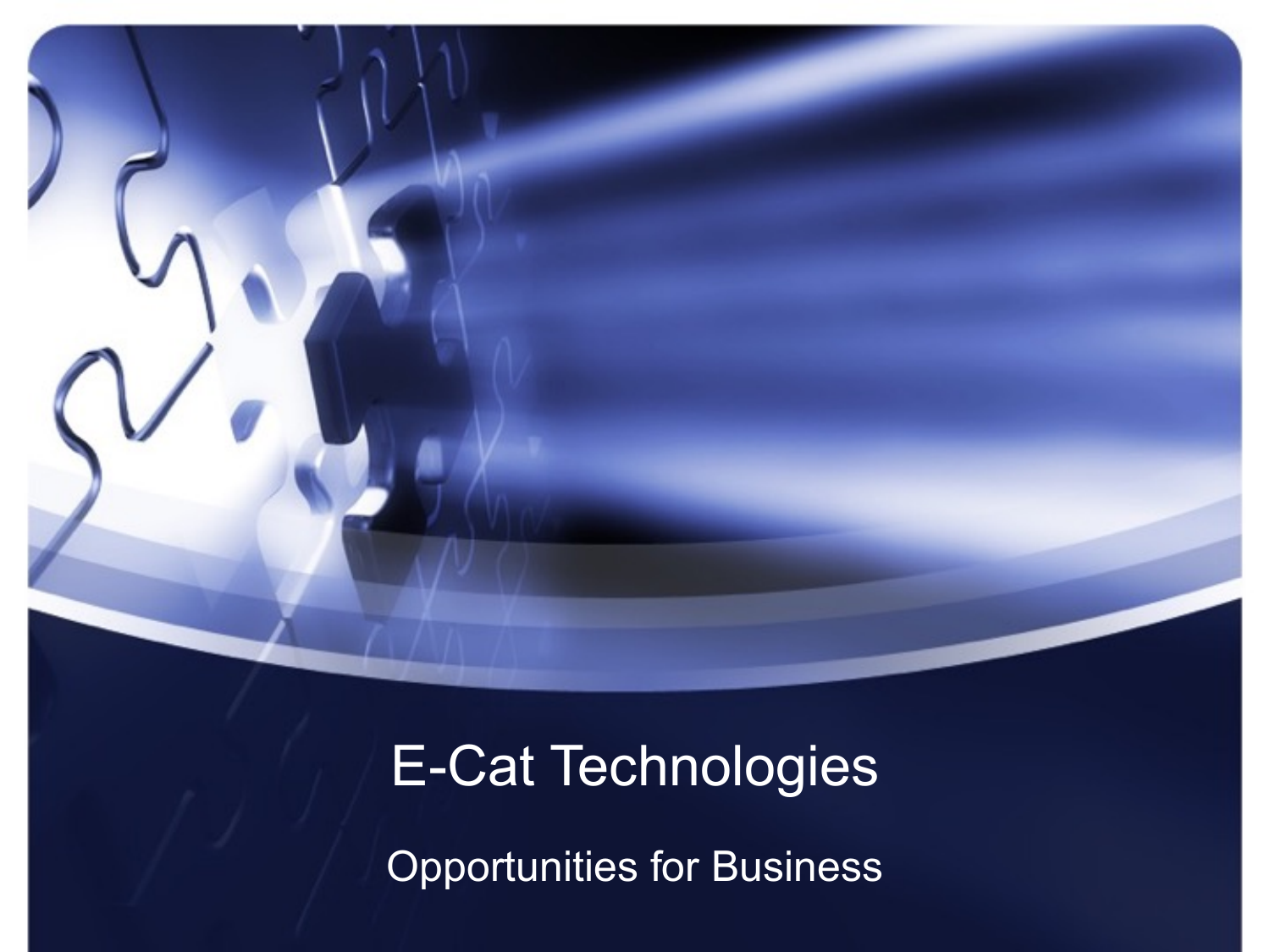#### © E-Cat South Asia Pty Ltd What is the E-Cat Product?

#### – Industrial / Commercial

E-Cat South Asia

#### • Now

- 1 MW water and low temp Steam
- Maximum 99 °C water or 120 °C steam

9000 L/ hr 1500 L/hr

- Scaled up by combining modules
- Potential for smaller units
- Safety certified for Europe CE mark
- **Near Future** 
	- The release of the Hotcat a new E-Cat running at up to 1200 °C
	- Expecting to see commercialisation of a low temperature electricity generator using energy from the E-Cat
	- Expecting to see the commercialisation of low temp/pressure de-salination plant using energy from the E-Cat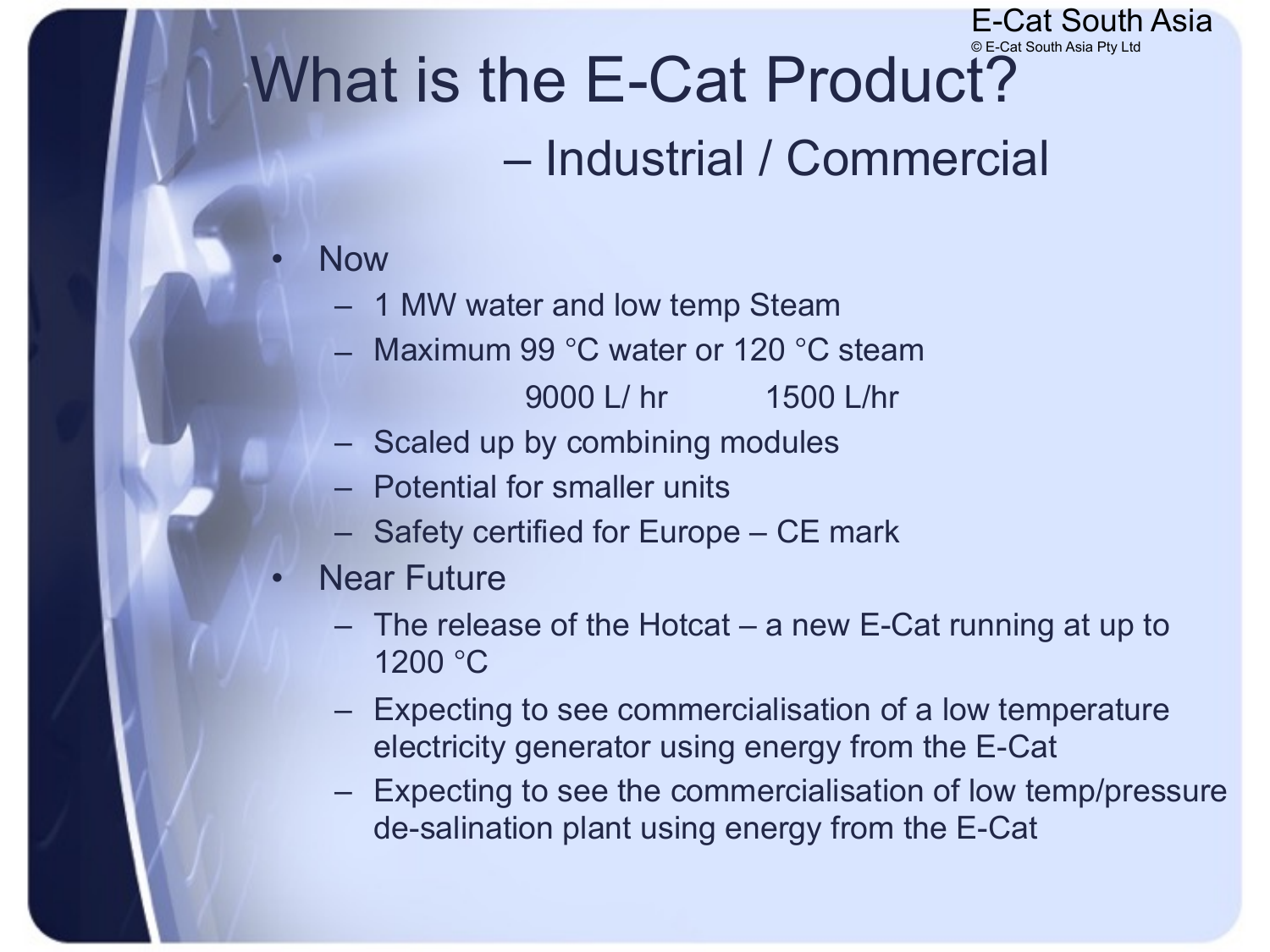#### © E-Cat South Asia Pty Ltd What is the E-Cat Product?

#### – Domestic 5-20kW

E-Cat South Asia

- Now
	- Under planning and certification
- **Future** 
	- The release of the domestic unit 60°C
		- Depends on Safety certification
	- Specs to be confirmed closer to the date
	- Expect to produce both Hot Water AND Electricity
- The average "western style" house
	- Consumes approx 1-2 kW per hour, peaking at about 5 kW in any one hour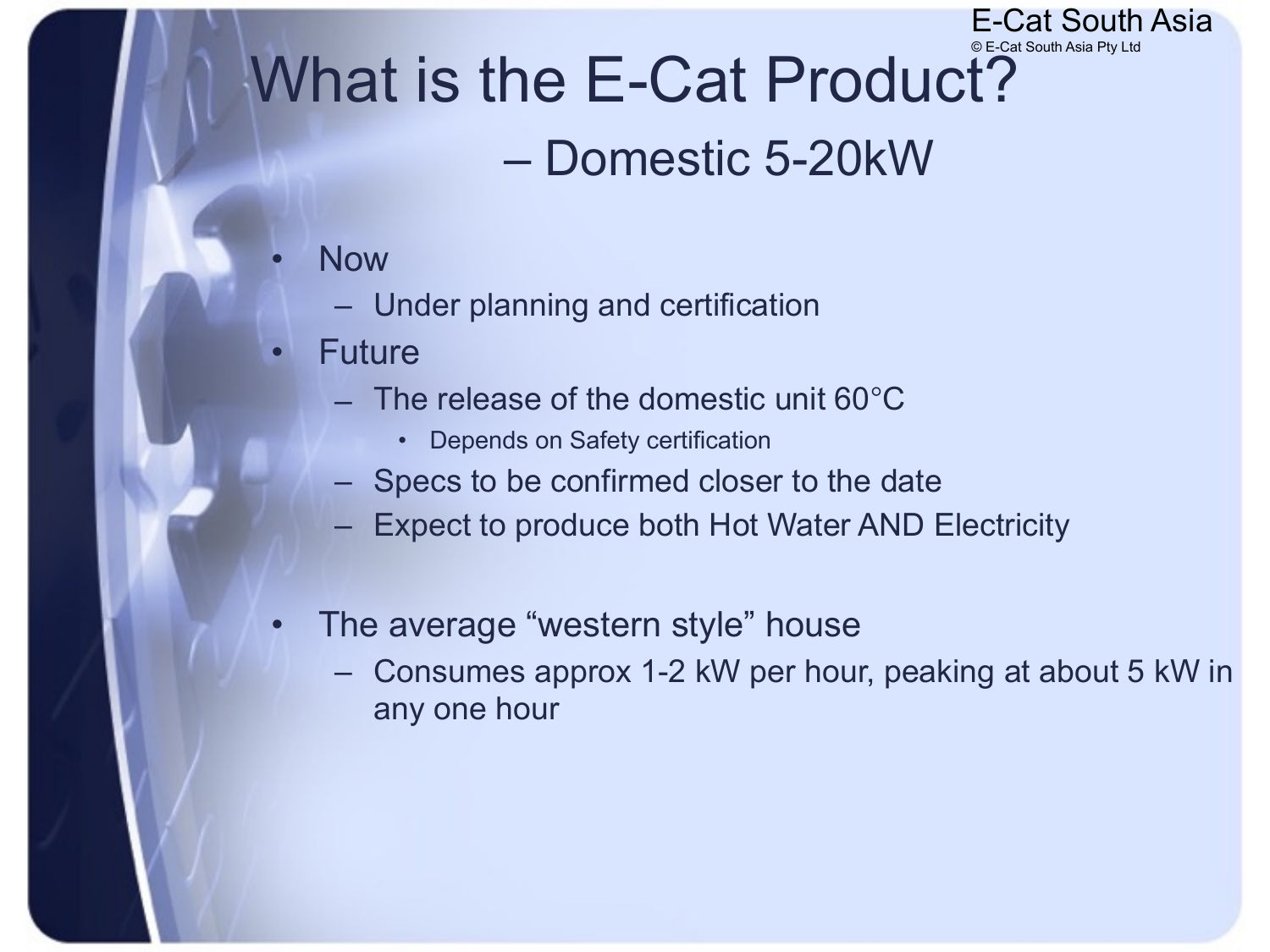

# Industrial / commercial market

- Right now, the E-Cat 1MW is suitable for a huge range of industries.
- Most uses do not need more that 60 °C water, for Heating or Cooling.
- **Examples** 
	- Process Industries
	- Hotels / Resorts
	- Hospital
	- General Heating / Cooling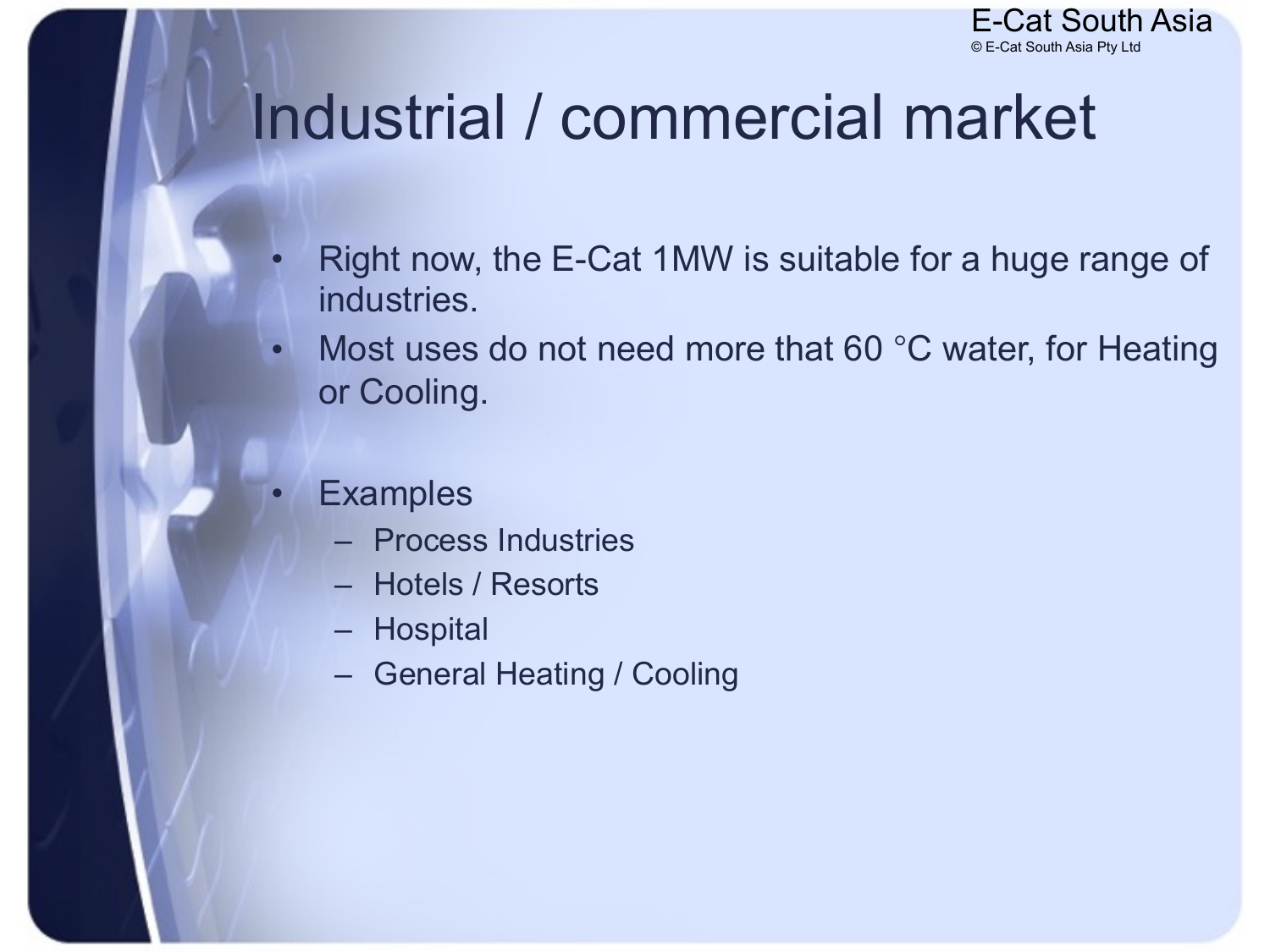

## Technical Explanation

- Heat is generated by "Cold fusion" or "Nuclear Lowenergetic reactions" (LENR)
	- The technology is based on the invention / development of Andrea Rossi
	- It has been implemented industrially and is marketed by Leonardo Corporation by their licensees
	- E-Cat systems generate heat, possibly as a result of the fusion of hydrogen with nickel
		- In this exothermic process, nickel is transmuted into copper.
	- The cost of materials are 1/1000 of the costs of oil
	- The energy density is 100,000 times greater than oil
	- The reserves of the raw material (nickel) are enough for 10 billion years
	- ECat produce no emissions, no pollution and no noise.
	- One litre of nickel-hydrogen replaced 2 million gallons of oil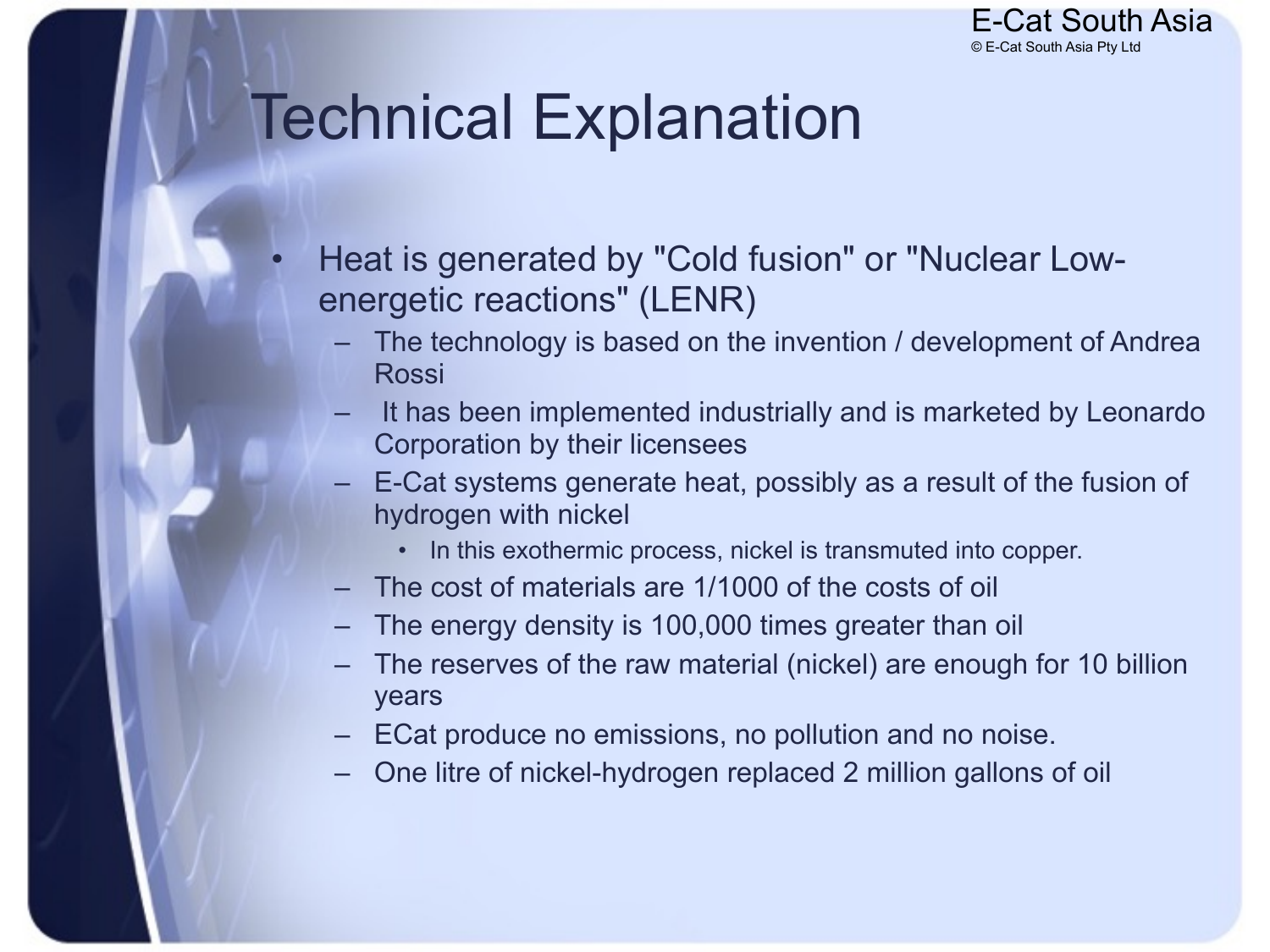## Process Industries

|                                        |    |    |                          | Heat Demand in Various Industries (source: Germany) |     |         |                 |  |     |
|----------------------------------------|----|----|--------------------------|-----------------------------------------------------|-----|---------|-----------------|--|-----|
| Temperature °C                         | 20 | 40 | 60                       | 80                                                  | 100 | 120 140 | 160 180 200 220 |  | 240 |
| <b>Industry Sector</b>                 |    |    |                          |                                                     |     |         |                 |  |     |
| Cooking                                |    |    |                          |                                                     |     |         |                 |  |     |
| Paterusising                           |    |    |                          |                                                     |     |         |                 |  |     |
| Cleaning                               |    |    |                          |                                                     |     |         |                 |  |     |
| Sterilising                            |    |    |                          |                                                     |     |         |                 |  |     |
| Drying                                 |    |    |                          |                                                     |     |         |                 |  |     |
| Washing                                |    |    |                          |                                                     |     |         |                 |  |     |
| <b>Milk Industry</b>                   |    |    |                          |                                                     |     |         |                 |  |     |
| Parturising                            |    |    |                          |                                                     |     |         |                 |  |     |
| Cleaning                               |    |    |                          |                                                     |     |         |                 |  |     |
| Melting                                |    |    |                          |                                                     |     |         |                 |  |     |
| Sterilising                            |    |    |                          |                                                     |     |         |                 |  |     |
| <b>Drying</b>                          |    |    |                          |                                                     |     |         |                 |  |     |
| Pre-heating                            |    |    |                          |                                                     |     |         |                 |  |     |
| Washing                                |    |    |                          |                                                     |     |         |                 |  |     |
| <b>Slaughter &amp; Meat Processing</b> |    |    |                          |                                                     |     |         |                 |  |     |
| <b>Broths</b>                          |    |    |                          |                                                     |     |         |                 |  |     |
| Smoking                                |    |    |                          |                                                     |     |         |                 |  |     |
| Cleaning                               |    |    |                          |                                                     |     |         |                 |  |     |
| <b>Baking and pasta</b>                |    |    |                          |                                                     |     |         |                 |  |     |
| Blanching                              |    |    |                          |                                                     |     |         |                 |  |     |
| Pressing                               |    |    |                          |                                                     |     |         |                 |  |     |
| Drying                                 |    |    |                          |                                                     |     |         |                 |  |     |
| <b>Fruit &amp; Veges</b>               |    |    |                          |                                                     |     |         |                 |  |     |
| Blanching                              |    |    |                          |                                                     |     |         |                 |  |     |
|                                        |    |    | E-Cat to 99 $^{\circ}$ C |                                                     |     |         |                 |  |     |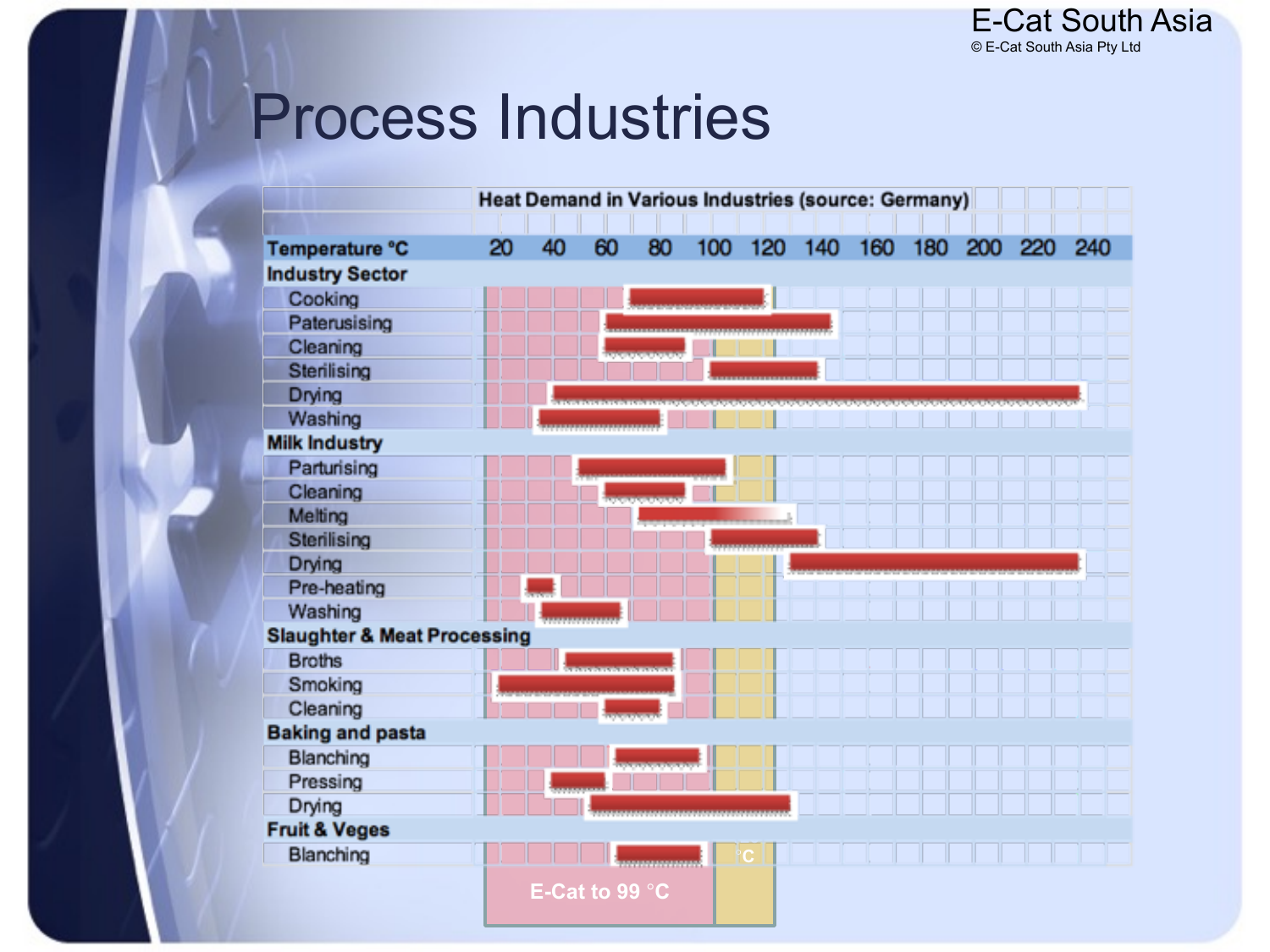

## Hotels & Hospitals

- Hotels and hospitals use Hotwater predominately
	- Showers/baths
	- General washing
	- Cleaning
- Hotels on average
	- use 47 litres water at 65 °C
	- Eg. A 466 room hotel needs approx 22,000 litres / day of 65 °C water (47 litres/room/day) (reference available)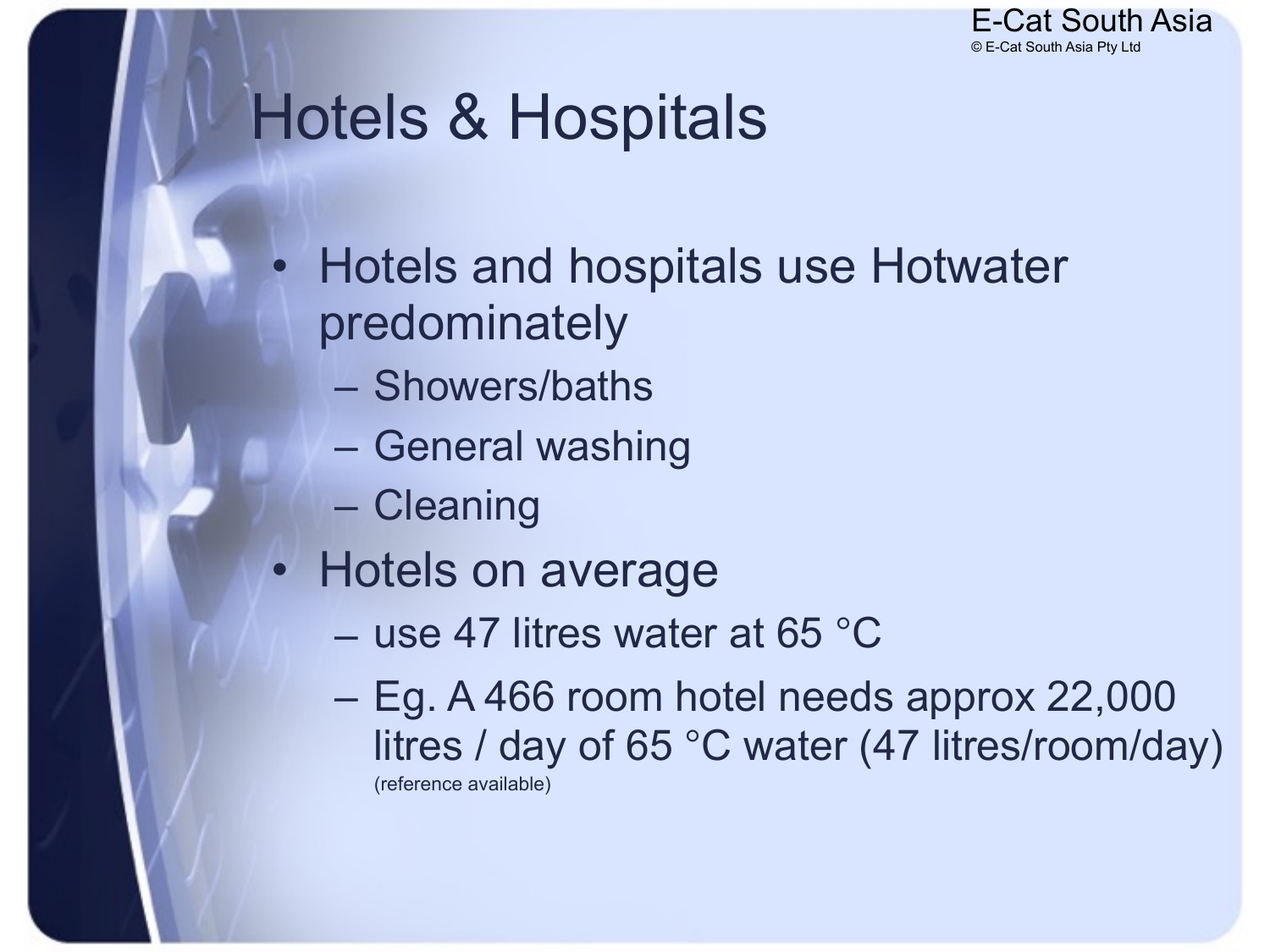

# Example Hotel Energy Demand

#### Based on a sample 466 room hotel

| <b>Heat Demand</b>                                                | 466,000 kWh (1677.6 GJ) |                |                |  |  |
|-------------------------------------------------------------------|-------------------------|----------------|----------------|--|--|
| Natural Gas (466,000 kWh)                                         |                         |                |                |  |  |
| Gas @ \$0.50 / MJ                                                 |                         | \$838,800 p.a. |                |  |  |
| Natural Gas (268,000 kWh) + Solar (198,000 kWh)                   |                         |                |                |  |  |
| Gas @ \$0.50 / MJ<br>$\bullet$                                    |                         | \$482,400 p.a  |                |  |  |
| Solar @ \$0.00<br>$\bullet$                                       | \$0                     |                |                |  |  |
| Solar \$300k capital cost depreciated over 15 years               |                         |                |                |  |  |
| Solar depreciation                                                |                         | \$20,000 p.a.  |                |  |  |
| <b>Annual Op Cost</b>                                             |                         |                | \$502,400 p.a. |  |  |
| E-Cat can reduce more than even Solar                             |                         |                |                |  |  |
| <b>Electricity for Operation</b>                                  |                         | 146 MWh p.a.   |                |  |  |
| @ \$0.20 / kWh                                                    |                         | \$300,000 p.a. |                |  |  |
| E-Cat \$1.5M Depreciation over 20 years                           |                         |                |                |  |  |
| <b>E-Cat Depreciation</b>                                         |                         | $$75,000$ p.a. |                |  |  |
| Carbon credits @ \$6/CER                                          | $\mathbb{S}$            | 480 p.a.       |                |  |  |
| <b>Annual Op Cost</b>                                             |                         |                | \$374,520 p.a. |  |  |
| Carbon footprint Save 80 tonnes CO <sub>2</sub> p.a.<br>$\bullet$ |                         |                |                |  |  |
| Reliance on natural resources                                     |                         |                |                |  |  |
| Above figures are constantly updated                              |                         |                |                |  |  |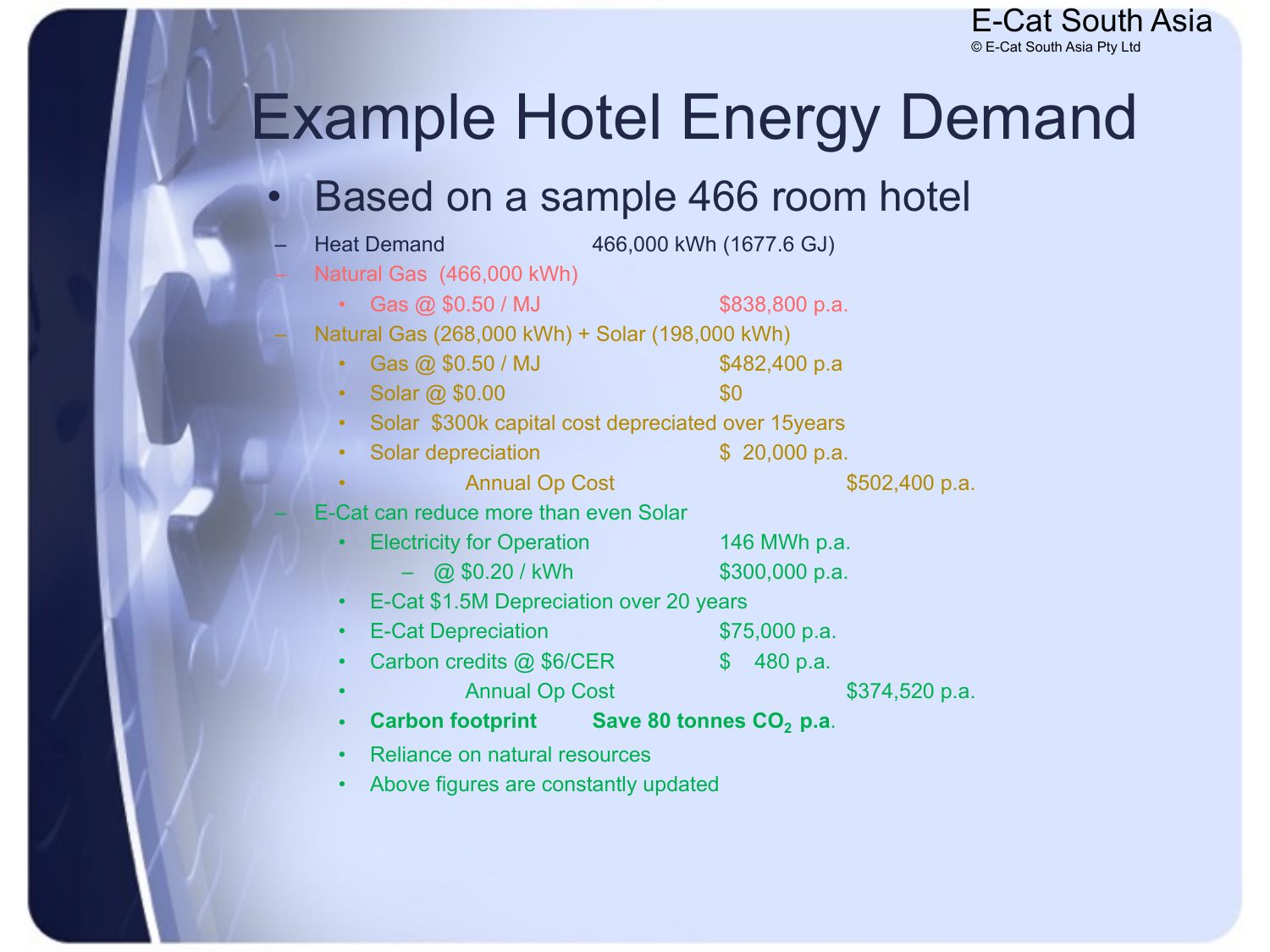

# **Cooling**

- Heat can also be used for cooling
- **Industrial Absorption** chillers can be adapted to use the heat from the E-Cat



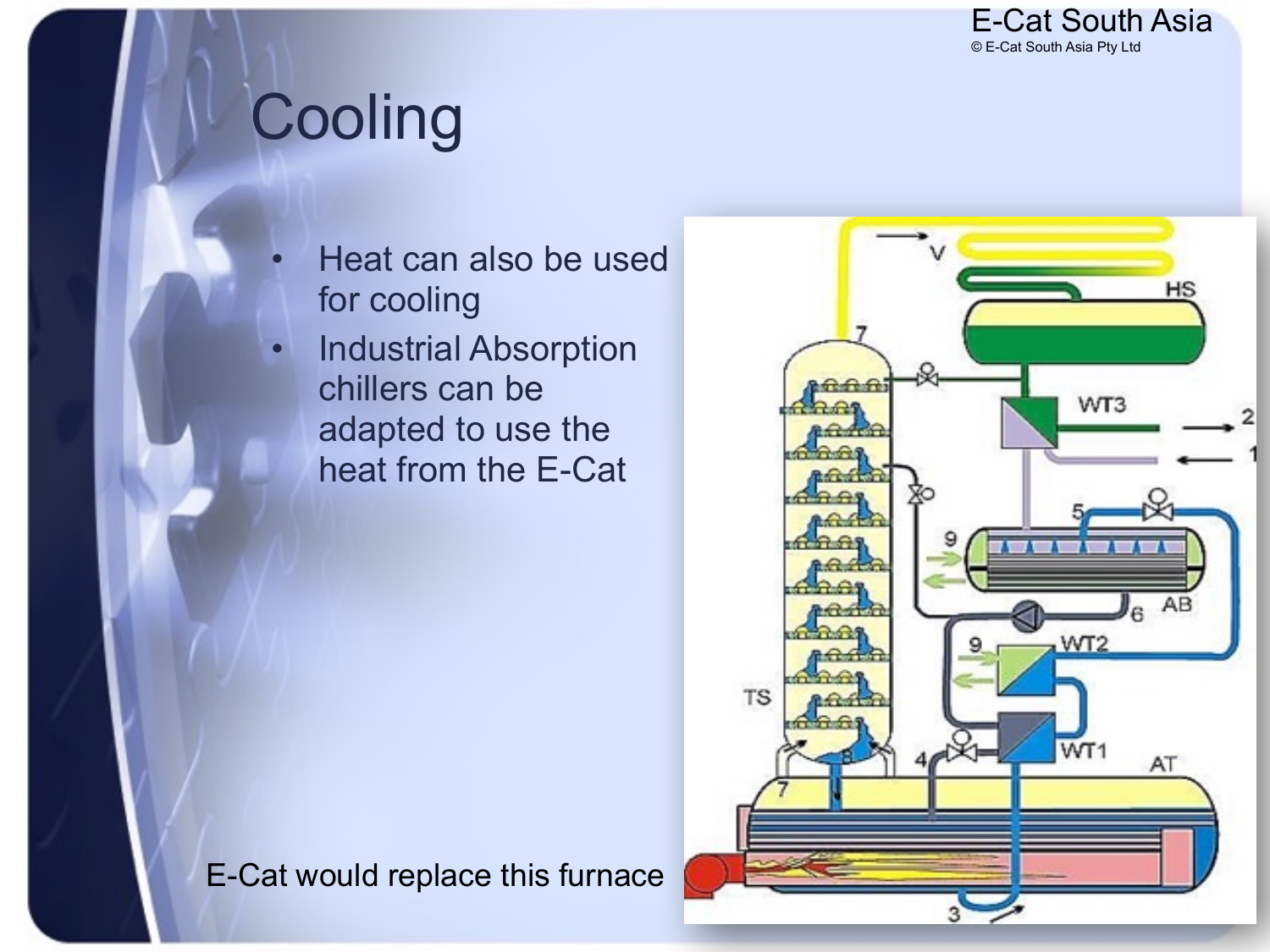

## **Pictures**





#### Industrial Domestic (concept diagram)

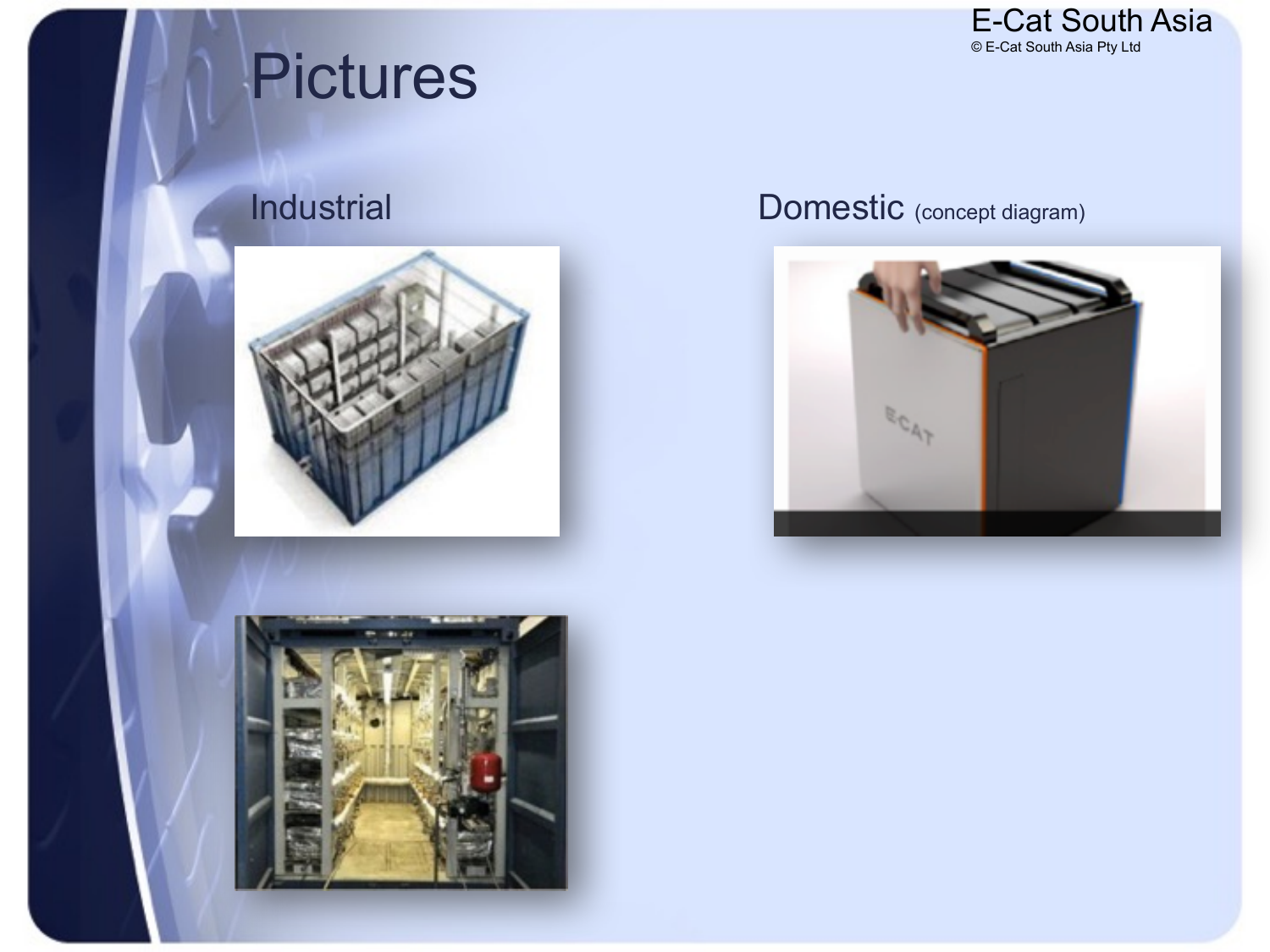#### © E-Cat South Asia Pty Ltd **ECAT 1MW Technical Data**

**Alla provided below may be subject to change due to the ECATs rapid development. Technical specifications will continuously be updated when changes are made.**

E-Cat South Asia

|                                                  | <b>Steam Production</b>                                 | <b>Hot Water Production</b>                              |
|--------------------------------------------------|---------------------------------------------------------|----------------------------------------------------------|
| <b>Thermal Output Power</b>                      | 1 MW                                                    | 1 MW                                                     |
| <b>Electrical Input Power Peak</b>               | 200 kW                                                  | 200 kW                                                   |
| <b>Electrical input Power Average</b>            | 167 kW                                                  | 167 kW                                                   |
| COP<br><b>Output Power Ranges</b>                | 6<br>20 kW-1 MW                                         | $6 \overline{6}$<br>20 kW-1 MW                           |
| Modules<br>Power per Module                      | 104<br>10kW                                             | 104<br>10kW                                              |
| <b>Water Pump brand</b>                          | Various                                                 | Various                                                  |
| <b>Water Pump Pressure</b>                       | 4 Bar                                                   | 4 Bar                                                    |
| <b>Water Pump Capacity</b>                       | 1500 kg/hr                                              | 9000 kg/hr                                               |
| <b>Water Pump Ranges</b>                         | 300-1500 kg/hr                                          | 1000-9000 kg/hr                                          |
| Water Input Temperature                          | 4-85 C                                                  | $4-85C$                                                  |
| <b>Water Output Temperature</b>                  | 100-120 C                                               | 50-99 C                                                  |
| Control Box Brand & Software<br><b>Fuel Cost</b> | <b>National Instruments</b><br>\$1/MWhr                 | <b>National Instruments</b><br>\$1/MWhr                  |
| <b>Recharge Cost</b>                             | Included in O&M                                         | Included in O&M                                          |
| <b>Recharge Frequency</b>                        | $2$ /year                                               | 2/year                                                   |
| Warranty                                         | 2 years                                                 | 2 years                                                  |
| <b>Estimated Lifespan</b>                        | 30 years                                                | 30 years                                                 |
| Price<br>Dimension                               | <b>USD\$1.5M</b><br>$2.4 \times 2.6 \times 8m$ (approx) | <b>LISD\$1.5M</b><br>$2.4 \times 2.6 \times 8m$ (approx) |